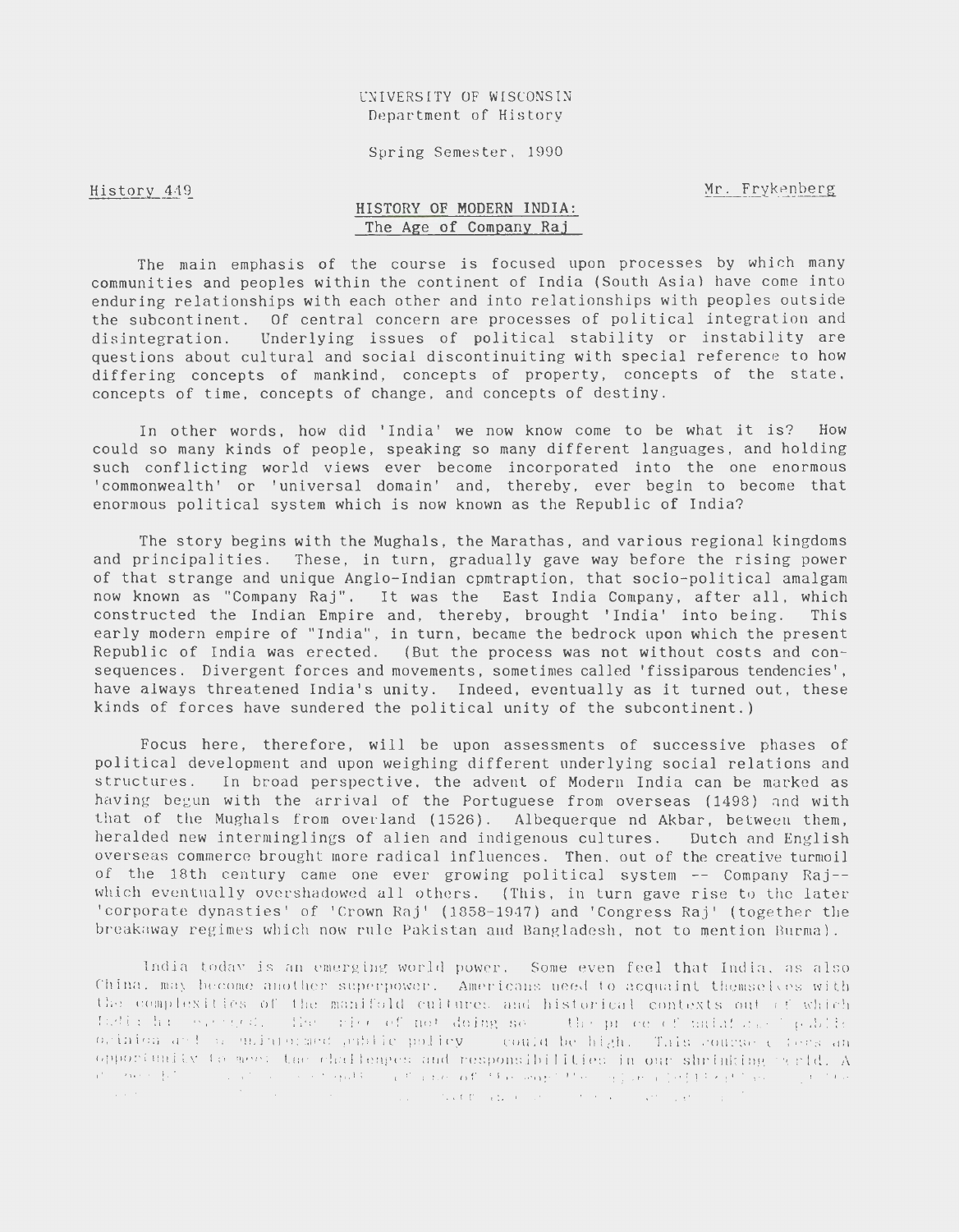المناطق والمستقطات والمستحدث

 $\ldots$ 

# REFERENCE WORKS<sup>1</sup>

|                    | Burgess, James, The Chronology of Modern India. Edinburgh: J. Grant, 1913.                                                                                                                               |
|--------------------|----------------------------------------------------------------------------------------------------------------------------------------------------------------------------------------------------------|
|                    | Davies, C. Collin, An Historical Atlas of the Indian Peninsula. Madras and<br>Oxford: Oxford University Press, 1949, & later editions.<br>Dated, but useful.                                             |
| Davis, Kingsley,   | The Population of India and Pakistan. Princeton: Princeton<br>University Press, 1951. A classic, now dated, still insightful.                                                                            |
| Gilbert, W.H.,     | The Peoples of India. Washington: 1944. While very dated,<br>it is still a useful introductory sketch.                                                                                                   |
| Habid, Irfan,      | An Atlas of Mughal India. New Delhi: Oxford University Press,<br>1983. The latest and best work of its kind.                                                                                             |
| Maher, J. Michael, | India: A Critical Bibliography. Tuscon: University of Arizona<br>Press (for the Association of Asian Studies), 1964, 1966.<br>A starter only. Also see works by Maureen Patterson and Patrick<br>Wilson. |
| Schwartzberg, J.,  | Historical Atlas of South Asia. Chicago: University of Chicago<br>Press. 1978. The finest work of its kind; a goldmine.                                                                                  |
| Wilson, H.H.,      | Glossary of Judicial and Revenue Terms for India. Calcutta<br>and London: W.H. Allen, 1855, &c later editions. This classic<br>is still in print.                                                        |
| Yule, H. &         | Burnell, A.C. Hobson-Jobson: A Glossary of Collogquial Anglo-Indian Words<br>and Phrases London: Routledge & Kegan Paul, 1886, 1968.<br>New edition of this classic. Edited by William Crooke.           |

<sup>&</sup>lt;sup>1</sup> Works listed here and below are available, on reserve, in various UW<br>Libergian (Mega is the Common and Mega is the Mega is there is the second second the second<br>South Assembly have seen as a common contract of the sec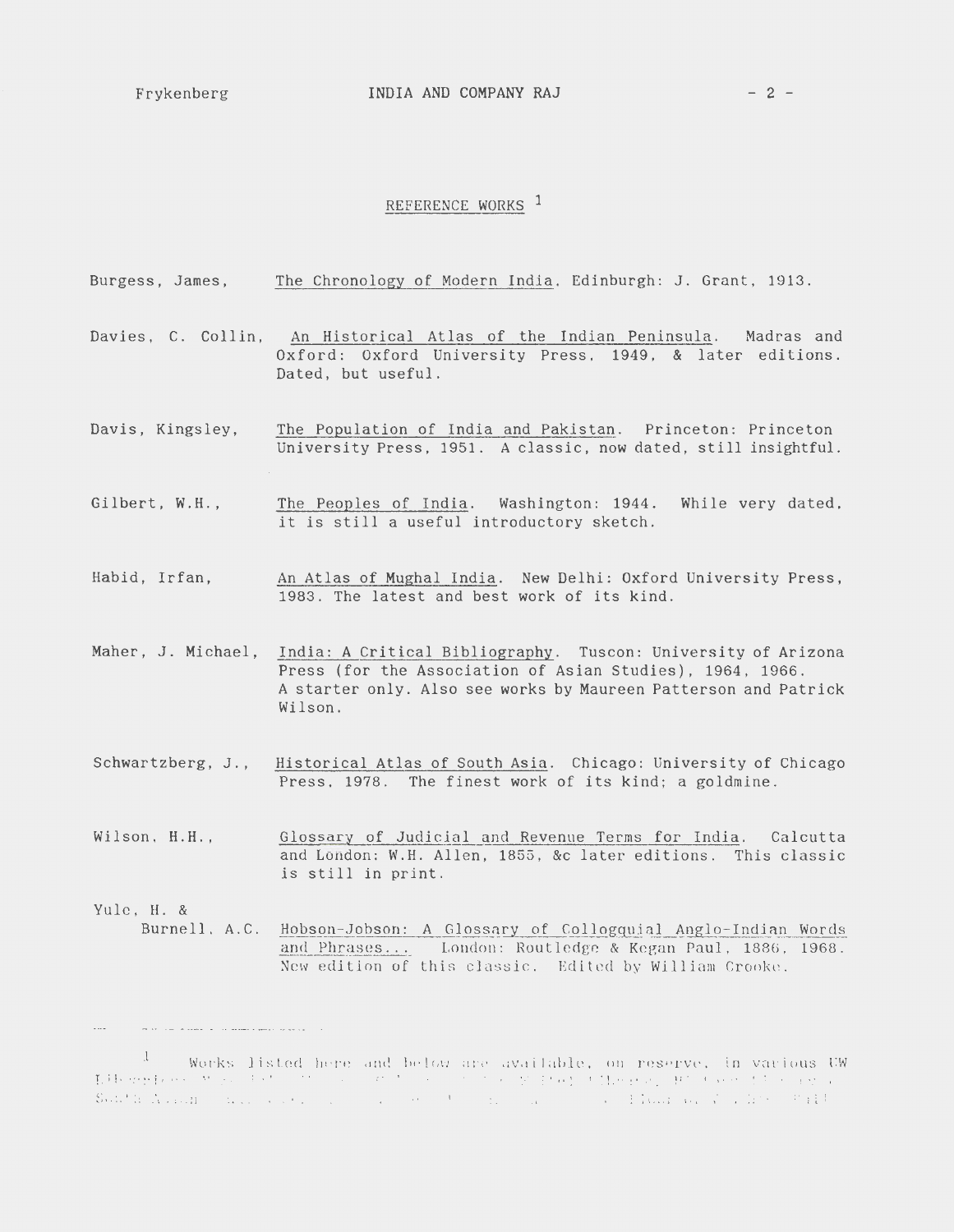### $Frykenberg$  INDIA AND COMPANY RAJ  $-3$  -

## SYLLABUS: SCHEDULE OF TOPICS AND READINGS<sup>2</sup>

### INTRODUCTION

## 1. General Approaches to India

- $[R]$ P. Spear, India, Pakistan and the West (Oxford: 1949,&c).
- $[R]$ Ved Mehta, The New India (New York: Penguin, 1978).
- [R] V.S. Naipaul, India: The Wounded Civilization (New York: 1977, 1978).

## 2. Historiographic Background, Context, and Perspectives

- [R/H] William A. Green and John P. Deasy, Jr., "Unifying Themes in the History of British India, 1757-1858: An Historiographical Analysis," Albion 17, 1 (Spring 1985): 15-45.
- $[R/H]$ R. E. Frykenberg, "Traditional Processes of Power and Administration in South India ... ," IESHR, 1: 2 (October-December 1963), 1-21.
- $[R/H]$ Burton Stein, "Politics, Peasants and the Deconstruction of Feudalism in Medieval India," Journal of Peasant Studies 12, 2/3 (January/April 1985): 54-86.
- [R/H] Burton Stein, "The Segmentary State in South Indian History," Realm and Region in Traditional India. Durham, NC: Duke, 1977. Ed.by R.G. Fox.
	- 4. Latest and Newest Comprehensive Work: Highly to be Recommended
		- Moon, Sir Penderel, THE BRITISH CONQUEST AND DOMINION OF INDIA. (Bloomington, IN: Indiana University Press [Duckworth: UK], 1989. Pp.  $x + 1235$ . \$89.95.
	- 3. Contemporary Perspective /Relevance of Modern India
- [R] Stephen P. Cohen & Richard L. Park, India: Emergent Power? (NY: 1978).

<sup>2</sup> Books cited [R] or [R/H] are on reserve in the College Library, the History Department Library, the Memorial Library, or fault Action (thelese threey,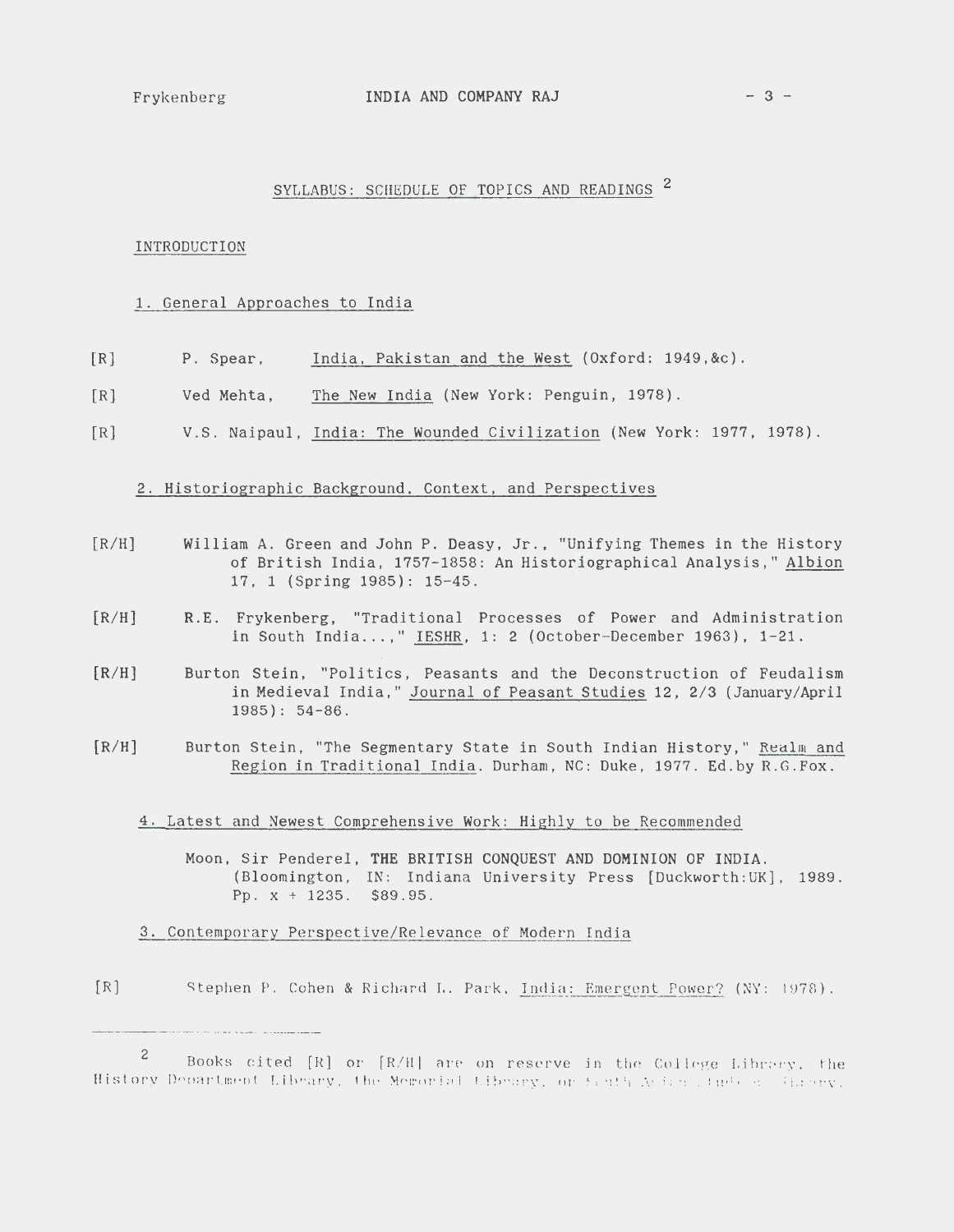- 1. The Continent: Its Geographic Unity and Diversity
- 2. The Peoples: Its Demographic and Linguistic Variety

Readings:

- [R] B.H. Farmer, An Introduction to South Asia (London & New York: Methuen, 1984), pp. 1-11.
- [R] Adam Watson, A Concise History of India (London & New York: 1974), pp. 3-38. Abbr.: CHI.

or

[R] Stanley Wolpert, A New History of India (New York: OUP, 1977,&c), pp. 3-23. Abbr.: NHI.

or

or

or

or

[R] Spear, A History of India- 2 (New York: Penguin, 1965, 1970, &c), 11-14. Abbr.: AHOI-2

## Other Readings:

- [R] R.E.Frykenberg, India (Lexington MA: 1973), 1-21.
- [R] Spear, India, Pakistan, and the West, 1-32
- [R] Spear, India: A Modern History (Ann Arbor: Michigan, 1961, 1972). Abbr.: IAMH. On Reserve in Memorial and White Libraries.
- [R] Spear, Oxford History of Modern India (Oxford: OUP, 1964, &c). Abbr.: OHMI.

#### II. SOCIAL STRUCTURES

- 1. The Family Kith, Kin, and Lineage (Vamsha).
- 2. The Community Caste (Jati), Category or Class (Varna).
- 3. The Village Place, Space and Locality.

Readings:

 $[T]$  . Judith Erewn, Modern India (Oxford: 1985), pp. 16-25.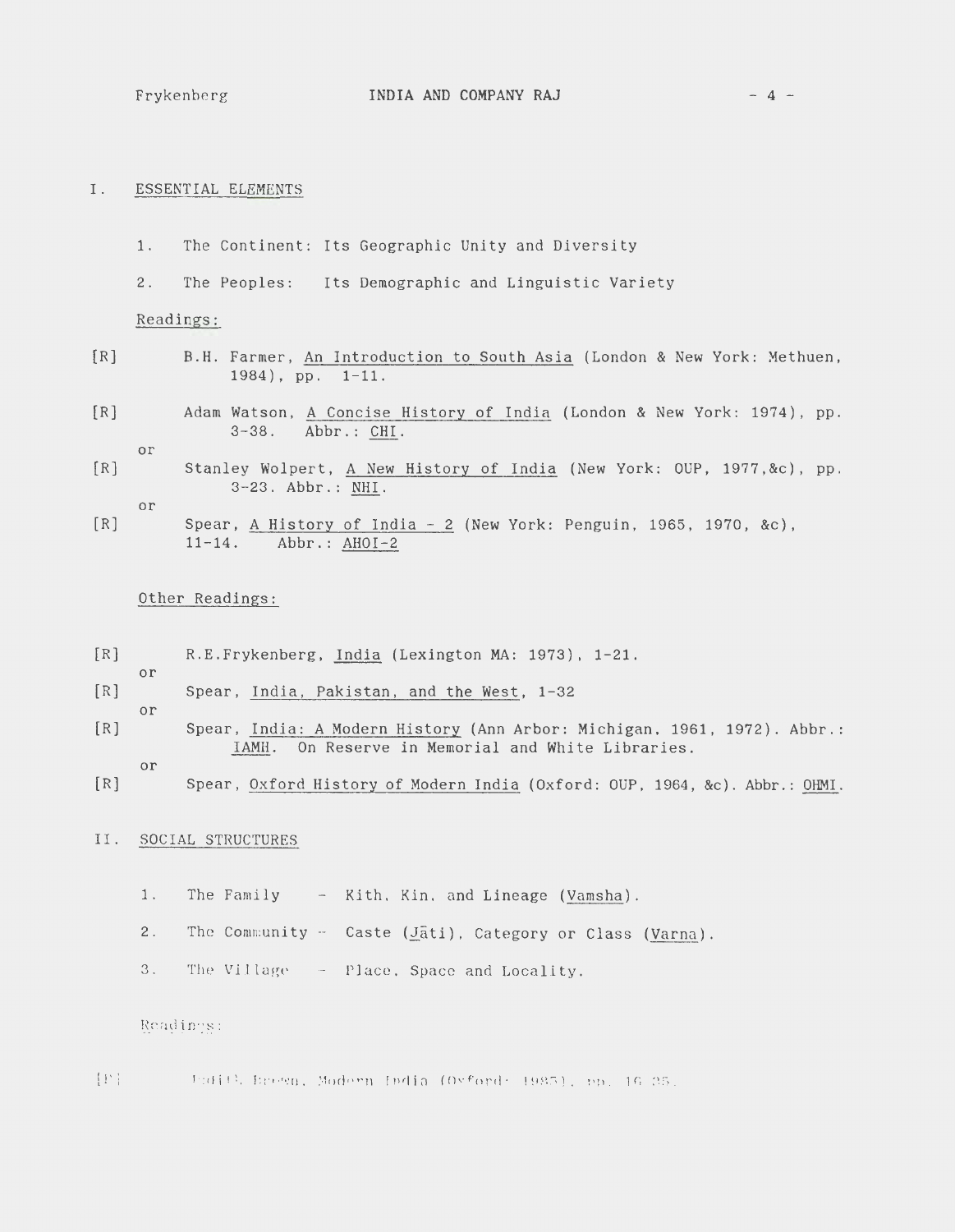[Rl Pauline Kolenda, Caste in Contemporary India: Beyond Organic Solidarity (Meno Park CA: Benjamin/Cummings Pub.Co ., Inc. 1978), 1-111 .

## Other Readings:

- [R] Charlotte & William Wiser, Behind Mud Walls, 1930-1960 (Berkeley: UCP, 1969). Revision of earlier classic.
	- or
- [R] S.C . Dube, Indian Village (New York: Harper, 1967 edition).
- [R] David G. Mandelbaum, "Family, Jati, and Village," Structure and Change in Indian Society (Chicago: Aldine, 1968), 29-50. Edited by B.S. Cohn and M. Singer.

or

[R] Morton Klass, Caste: The Emergence of the South Asian Social System (Philadelphia: ISH!, 1980). On Reserve, in Memorial Library.

## III. SACRED TRADITIONS

- 1. Brahmanical, Classical, and/or 'High' 'Hindu' Religions
- 2. Particular, Pluralistic, Popular Local Cults

### Readings:

CHI, 39-86; NHI, 24-103; MI, 16-36.

## Other Readings:

- [R] Theodore de Bary, ed., Souces of Indian Tradition (New York: Columbia University Press, 1958 and later editions).
	- or
- [R] Pratima Bowes, The Hindu Religious Tradition (London: Routledge & Kegan Paul, 1977).
- or
- $[R/SA]$ T.J. Hopkins, The Hindu Religious Tradition (Encino CA: Dickinson Publishing Company, Inc., 1971). Paperback.
	- or
- $[R]$ K.M. Sen. Hinduism (New York: Penguin A515, 1961 & later).
- ${R}$  .J.A.B. Van Buitenen. ed., Tales of Ancient India (Chicago: 1959: NY: 1%1)-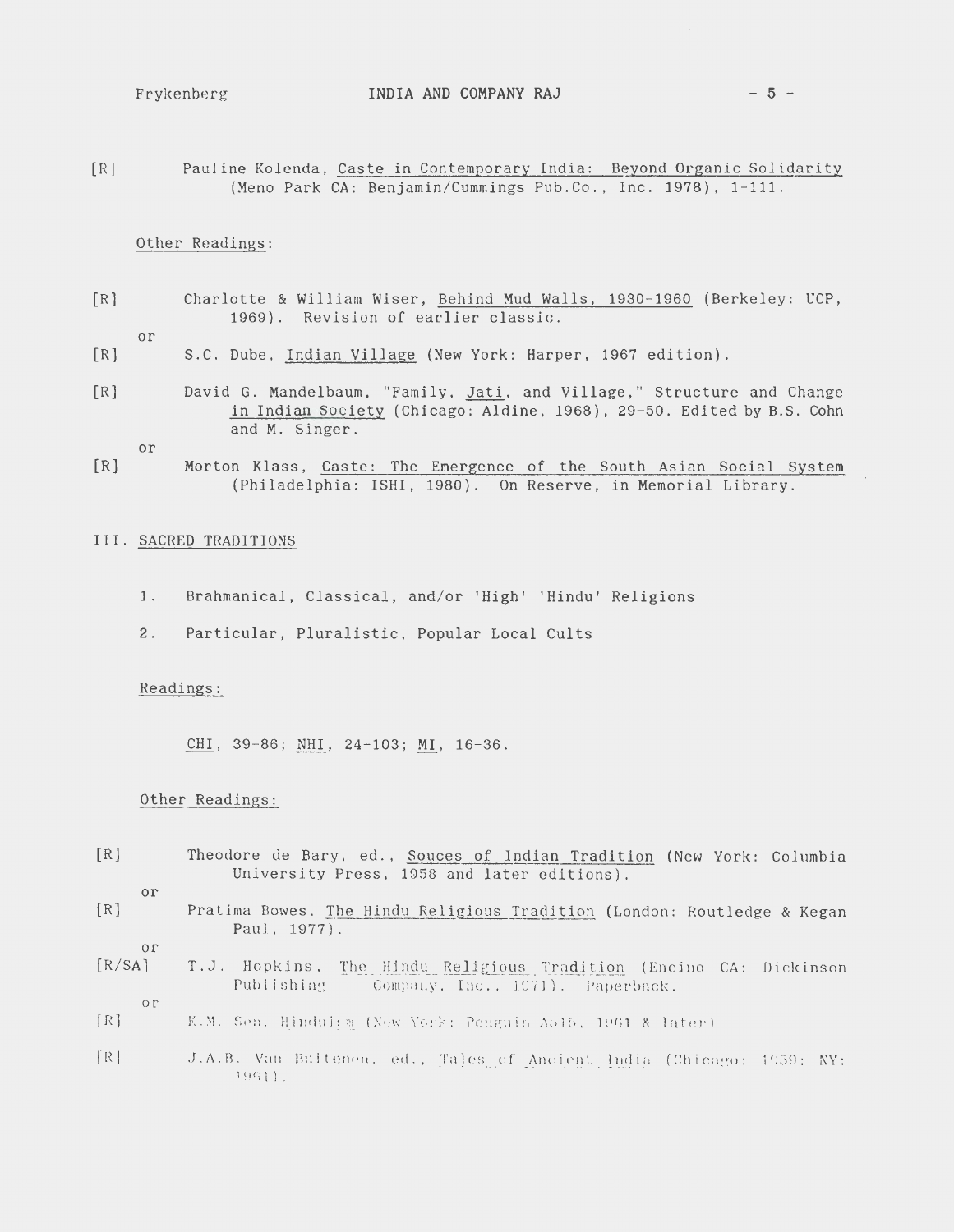## IV. INDO-ISLAMIC LEGACIES

- 1. Indo-Arabian Belief: Religion and Sacred Language
- 2. Indo-Persian Style: Schism and Sophistication in Taste
- 3. Indo-Turkish Might: Organization, Power and Rulership
	- (1) The Delhi Sultanate: Hindustan and Indo-Islamic Hegemony
	- (2) The Deccan Sultanates & 'Hindu Sultanate' of Vijayanagar
	- (3) The Mughal Expansion & Maratha Reaction (Order vs."Fitna")

### Readings:

CHI, 87-128; NHI, 104-167; IAMH, 1-60; and AHOI:2, 1-50.

- [R] R.E.Frykenberg "The Study of Delhi: An Analytical Introduction and a Historiographic Overview," Delhi Through the Ages: Essays in Urban History, Culture and Society (Delhi & Oxford: Oxford University Press), xx-xxxix.
- [R] Delhi Through the Ages (New Delhi:OUP 1986), edited by R.E. Frykenberg. Pp 63-128; 129-191; 18-62. Abbr.: DTA. Chapters by Digby, Goswami, Naqvi, Blake, Jackson, Hambly, et al.
- [R] Andr<sub>n</sub> Wink, Land and Sovereignty in India: AGrarian Society and Politics under the Eighteenth-century Maratha Svarajya (Cambridge: 1986).

Other Readings:

- [R] S.M. Ikram & A.T . Embree , Muslim Civilization in India (New York: Columbia University Press, 1964). Quick. easy reading.
	- or
- [R] Simon Digby, Warhorse and Elephant in the Delhi Sultanate (Oxford: 1971). or

M.N. Pearson. Merchants and Rulers of Gujarat: The Response to the Portuguese in the Sixteenth Century (Berkeley CA: 1976).

or

Adam Watson, War of the Goldsmith's Daughter (London; 1964).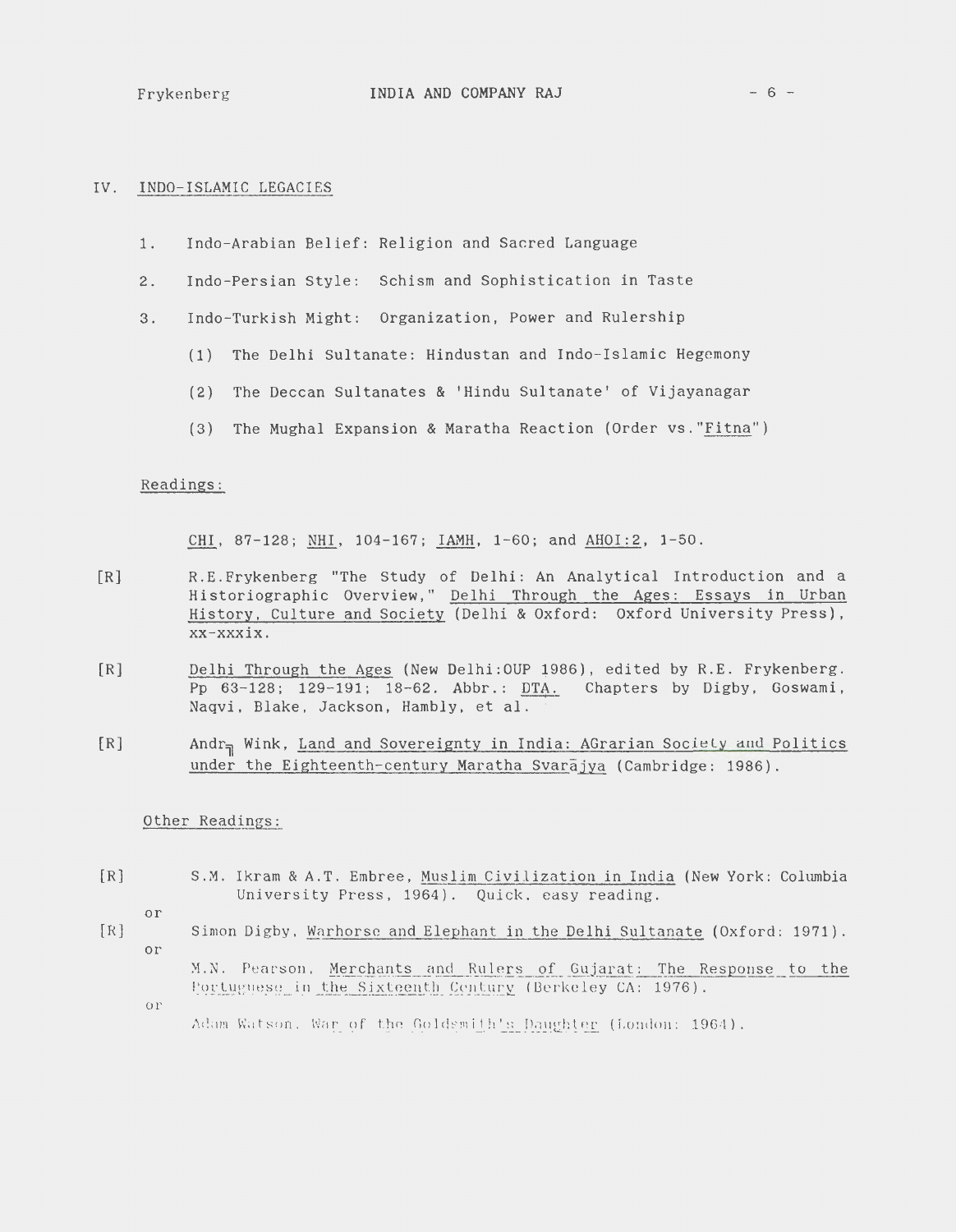## V. EUROPEAN (FARANGI) ENCLAVES

- **1** The Portuguese Conquests: Goa and Seaborne Empire
- 2 The Dutch Encroachments: Batavia and Maritime Empire
- 3 The English Enterprises: Madras and Country Trade
- 4 The French Competition: Pondicherry and Country Power

## Readings:

- AHOI-2, 51-79; NHI, 135-185; CHI, 105-125; I:AMI, 146-184; OHMI, 1-20. MI, 37-43.
- [R] K.N. Chaudhuri, Trade and Civilization in the Indian Ocean (Cambridge: CUP, 1985), 63-118, and 121-220.
- [R] M.N. Pearson, The Portuguese in India (Cambridge: CUP, 1987).

## Other Readings:

- [R] Arasaratnam, Sinnappah, Merchants, Companies and Commerce on the Coromandal Coromandel Coast 1650-1740 (New Delhi: OUP, 1986).
	- C.R . Boxer, Four Centuries of Portuguese Expansion, 1415-1825 (Johannesburg and Berkeley: 1972). A Succinct Survey.
- [R] C.R. Boxer, The Portuguese Seaborne Empire, 1415-1825 (London: 1969).
- [R] C.R. Boxer, The Dutch Seaborne Empire, 1600-1800 (London: 1965) .
- [R] K.N. Chaduhuri, The Trading World of Asia and the English East India Company, 1660-1760 (Cambridge: CUP, 1978).

Ashin Das Gupta, Malabar in Asian Trade, 1740-1800 (Cambridge: CUP, 1966).

- Ashin Das Gupta, "The Merchants of Surat, c.1700-50," Elites in South Asia (Cambridge: CUP, 1970), edited by E. Leach & S.N. Mukherjee.
- Prakash. Om, The Dutch East India Company and the Economy of Bengal (Princeton: PUP, 1985).

Tapan Raychaudhuri, Jan Company in Coromandel, 1605-1690 (The Hague: 1692).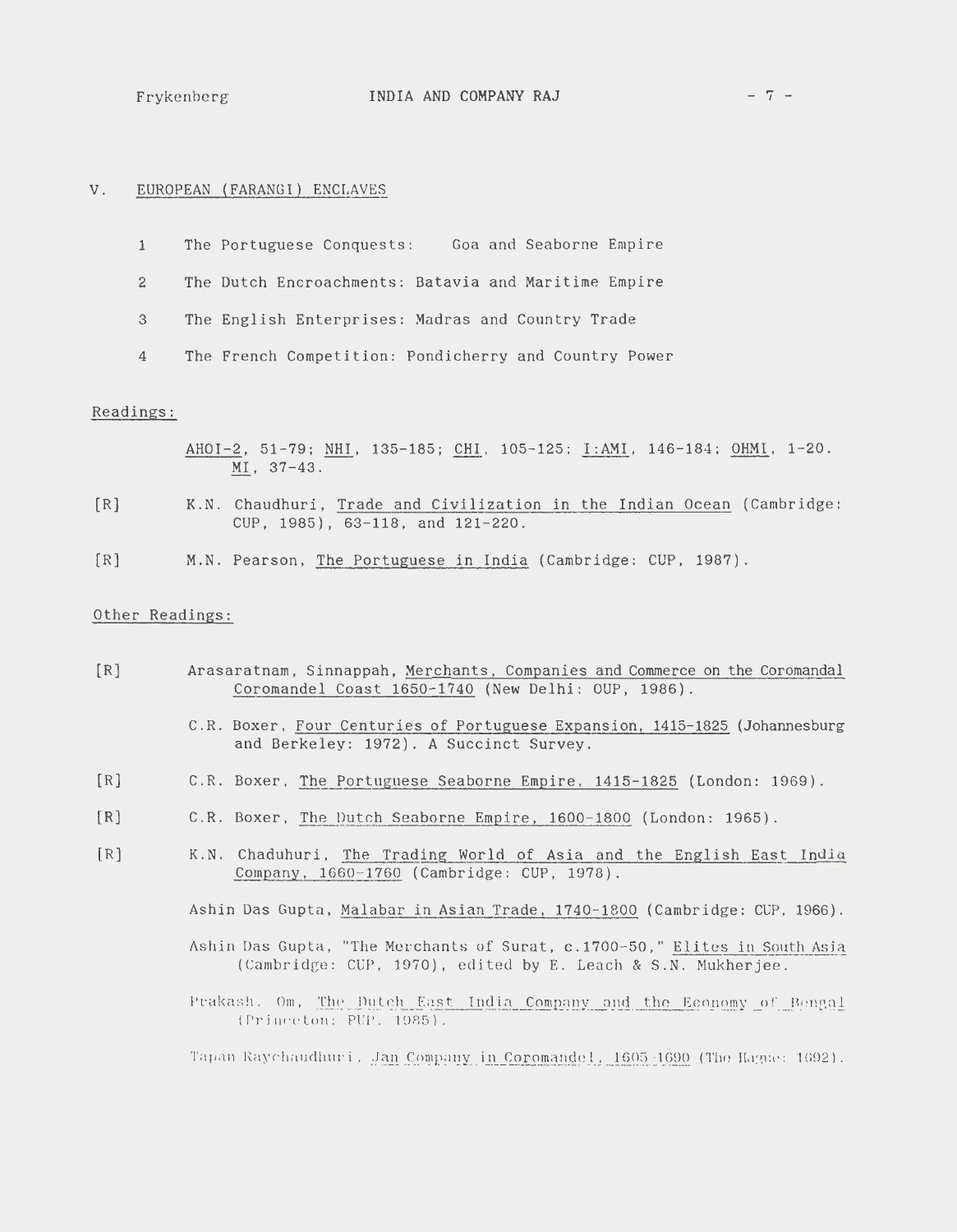- VI. COMPANY EXPANSION
- Struggles for Survival: Local Positions, Profits and Power A.
- $B<sub>1</sub>$ \*Struggles for Succession Within the Shadow of Imperium
	- Commercial Enterprises and Mercantile Power: The Baniya Company  $1.$ 
		- $a)$ Madras : 1639: - An Emerging City State on the Coromandel
		- $b)$ Bombay : 1661: - An Emerging City State and Island Refuge
		- $c)$ Calcutta: 1692: - An Emerging City State on the Sundarbans

#### Readings:

- $[R]$ R.E. Frykenberg (ed.), Land Control and Social Structure in Indian History (Madison: 1969). Chapters by Cohn and Stein, 53-122,  $175 - 216$ .
- $[R/H]$ R.E. Frykenberg, "The Socio-Political Morphology of Madras: An Historical Interpretation," Changing South Asia: City and Culture (London: SOAS, University of London; Hong Kong:, 1982, 21-41. Edited by K.A. Ballhatchet and J.B. Harrison.

#### Other Resources:

- M. Athar Ali, The Mughal Nobility Under Aurangzeb (Aligarh and Bombay: Asia Publishing House, 1968).
- Ashin Das Gupta, "The Merchants of Surat, c. 1700-50", Elites in South Asia, (Cambridge: CUP), edited by E. Leach and S.N. Mukherjee.

Peter J. Marshall, East Indian Fortunes (Oxford: 1976).

- $[R]$ Philip Mason, The Men Who Ruled India (New York: 1953; Norton 1985 abridged edition), 3-92. Abbr.: MWRI.
	- Om Prakash. The Dutch East India Company and the Economy of Bengal, 1630-1720 (Princeton: 1985).
	- J.F. Richards, Mughal Administration in Golconda (Oxford: 1975).
- $[ R ]$ Karl de Schweintz, Jr., The Rise and Fall of British India: Imperialism as Inequality (New York: Methuen, 1983), 37-117. Abbr.: REUT.

Watson, Ian Bruce, Foundation for Empire: English Private Trade in dels (1959-1700 (New Delhi: Vikas Publishino House, 1959)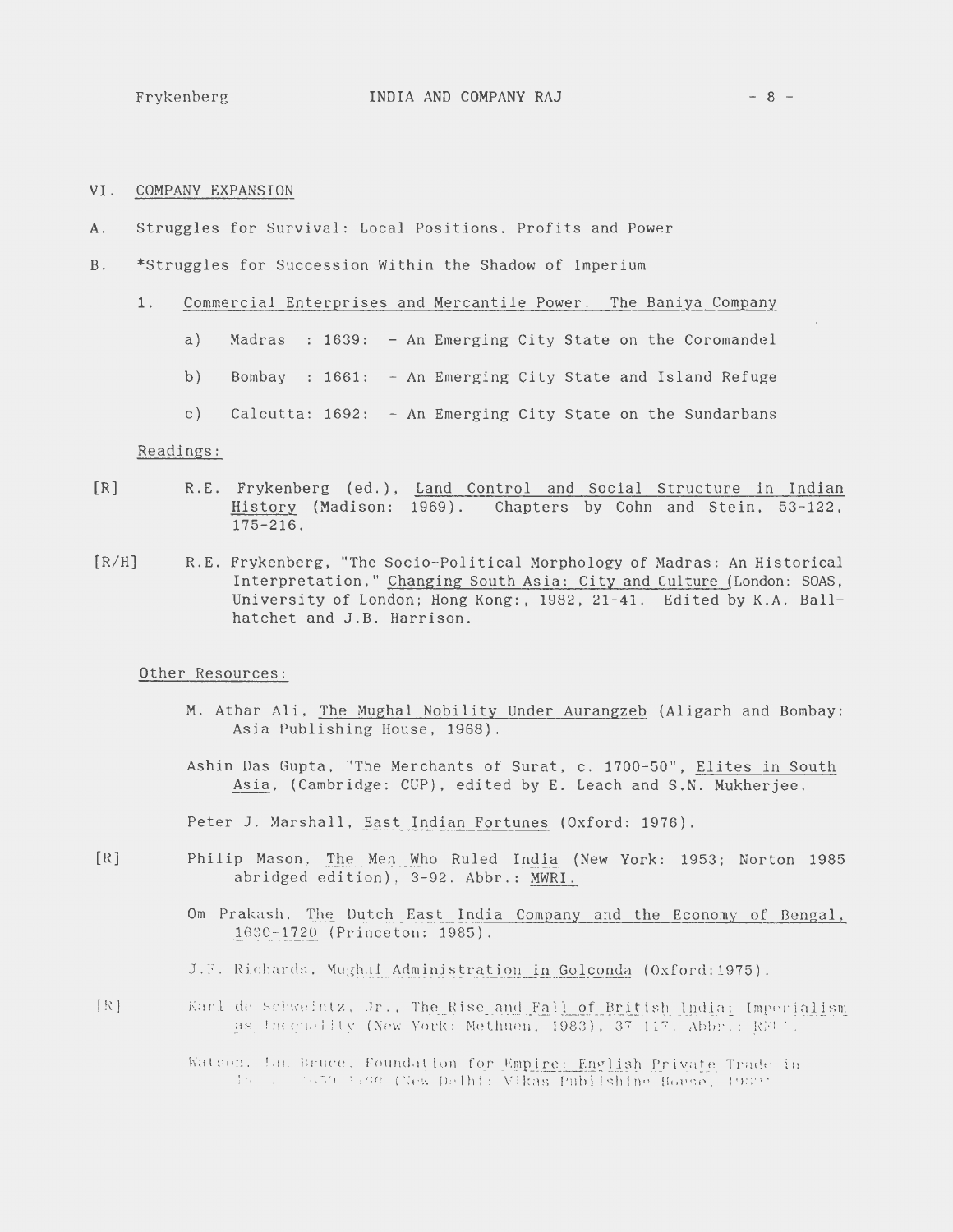Political Engagements and Military Power: The Company Bahadur - $\overline{2}$ 

- a) Carnatic Wars: 1745 1761, 1763 1801
- b) Bengal Wars : 1757 1765, 1772 1801
- c) Deccan Wars : 1750 1779, 1792 1801 1818 (Mysore & Maratha)

## Readings:

AHOI-2, 81-92; CHI, 125-49; IAMH, 186-214; OHMI, 37-129; RFBI, 86-117; MWRI, 22-75; Judith Brown, Modern India, 44-57.

 $[R]$ Philip Mason, A Matter of Honour (London & New York: Penguin, 1974) S.P. Sen, The French in India (Calcutta: 1947).

## Other Readings:

H. H. Dodwell, Dupliex and Clive (London: 1920). James Grant Duff, A History of the Marathas (London: 1826). Brijen K. Gupta, Sirajuddaulah and the East India Company (Leiden: 1968 Abdul Majed Khan, The Transition in Bengal, 1756-1775 (Cambridge: 1969)

- 3 Imperial Establishments and Paramount Power: The Company Raj -
- a. Field Operations - The Indian Empire and Its Dependencies
	- i. Direct Rule - Presidencies of 'British India'
		- The Presidency of Bengal [Fort William]
		- The Presidency of Madras [Fort St. George]
		- The Presidency of Bombay [Fort.
	- ii. Indirect Rule Residencies of 'Princely India'
		- Delhi and the Princes of Hindustan
		- Deccan Princes of Hyderabad and Mysore
		- Poona's Peshwa and the Maratha Warlords
		- Forest Chiefs and Frontier Barons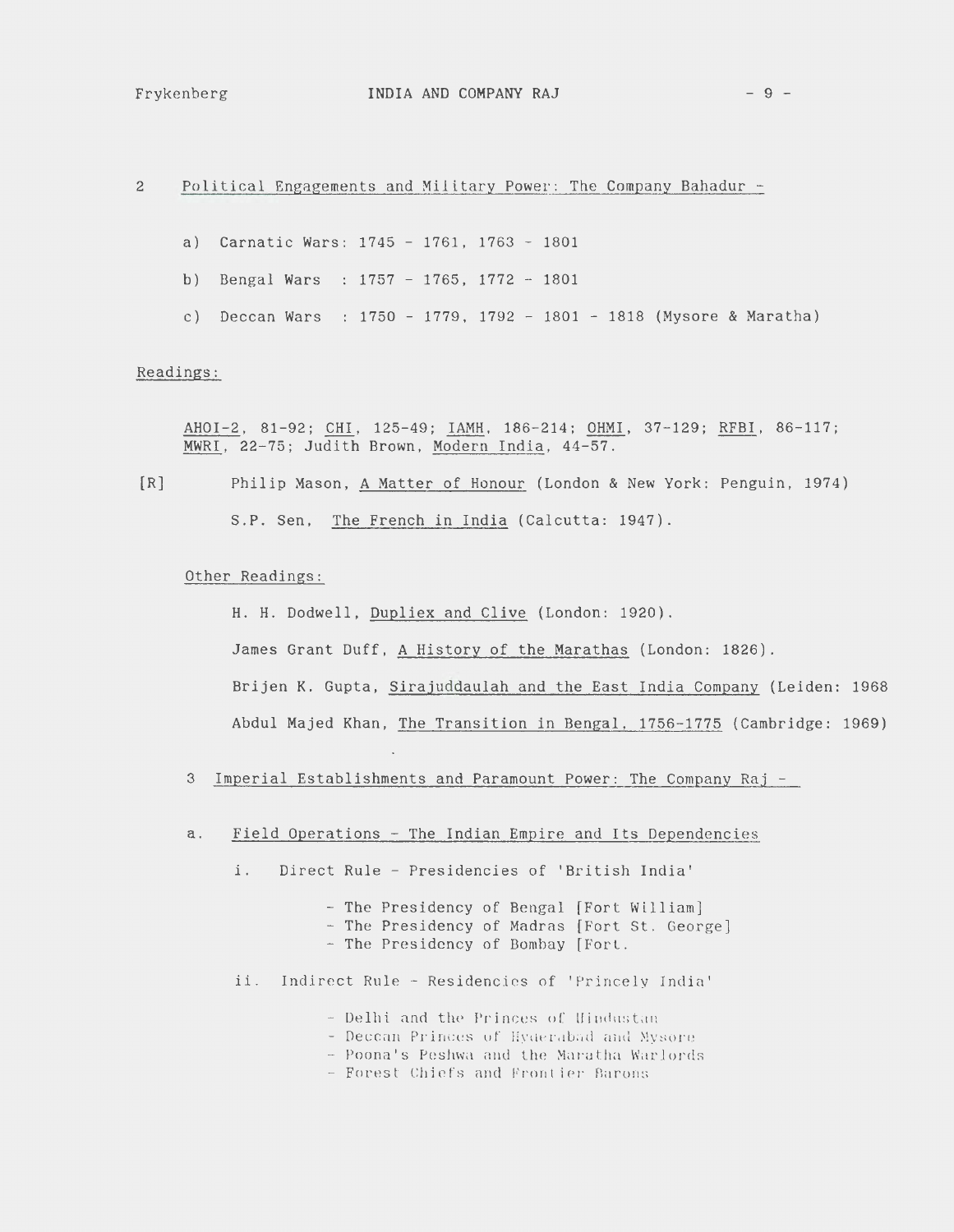#### $b$ . Home Operations - The 'Co-Direction' of Company Policy and Patronage

- $\mathbf{i}$ . Corporate Control of the East India Company
	- The Charter: Its Mandate of Incorporation (20 Years)  $(i)$ (ii) The Court of Directors: Its Chairman and Secretaries (iii) The Court of Proprietors: Its Stockholders
- Cabinet Control of the Crown-in-Parliament  $ii.$ 
	- The 'Board of Control': Its Chairman, a Cabinet Member  $(i)$
	- (ii) The Government: Its Cabinet and Houses of Parliament
	- (iii) The State and Society of Britain: Its 'Limited' Public

#### Readings:

Judith Brown, Modern India (Oxford: 1985), 56-80. NHI, 139-49; AHOI-2, 93-144; OHMI, 57-150; IAHI, 207-34; CHI, 129-58. Fay, Eliza, Original Letters from India (London: Hogarth Press, repr.19

- $[R]$ P.J. Marshall, The New Cambridge History of India: Bengal: The British B Eastern India 1740-1828 (Cambridge: CUP, 1987).
- $[R]$ P.E. Roberts, India Under Wellesley (Oxford: 1929).
- $IR$ ] Philip [Mason] Woodruff, The Rulers of India, I (London: 1954), 93-144.

## Other Readings:

A. Aspinal, Cornwallis in Bengal (London: 1931).

Richard B. Barnett, North India Between the Empires (Berkeley: 1980).

Iris Butler, The Marquis Wellesley, 1760-1842 (London: 1972).

Ainslie T. Embree, Charles Grant and British Rule in India (Columbia: 1

C. C. Davies, Warren Hasting and Oudh (Oxford: 1939).

- Michael H. Fisher, Clash of Cultures: Awadh, The British and the Mughals MD: Riverdale Company, 1987).
- Holden Furber (ed.). The Private Record of an Indian Governor-Generalsh (Cambridge: HUP, 1933). John Shore (Lord Melville).
- Penderal Moon. Warren Hastings and British India (London: 1939).
- Pamela Nightingale, Trade and Empire in Western India, 1784 1806) (Cambridge: CUP, 1870).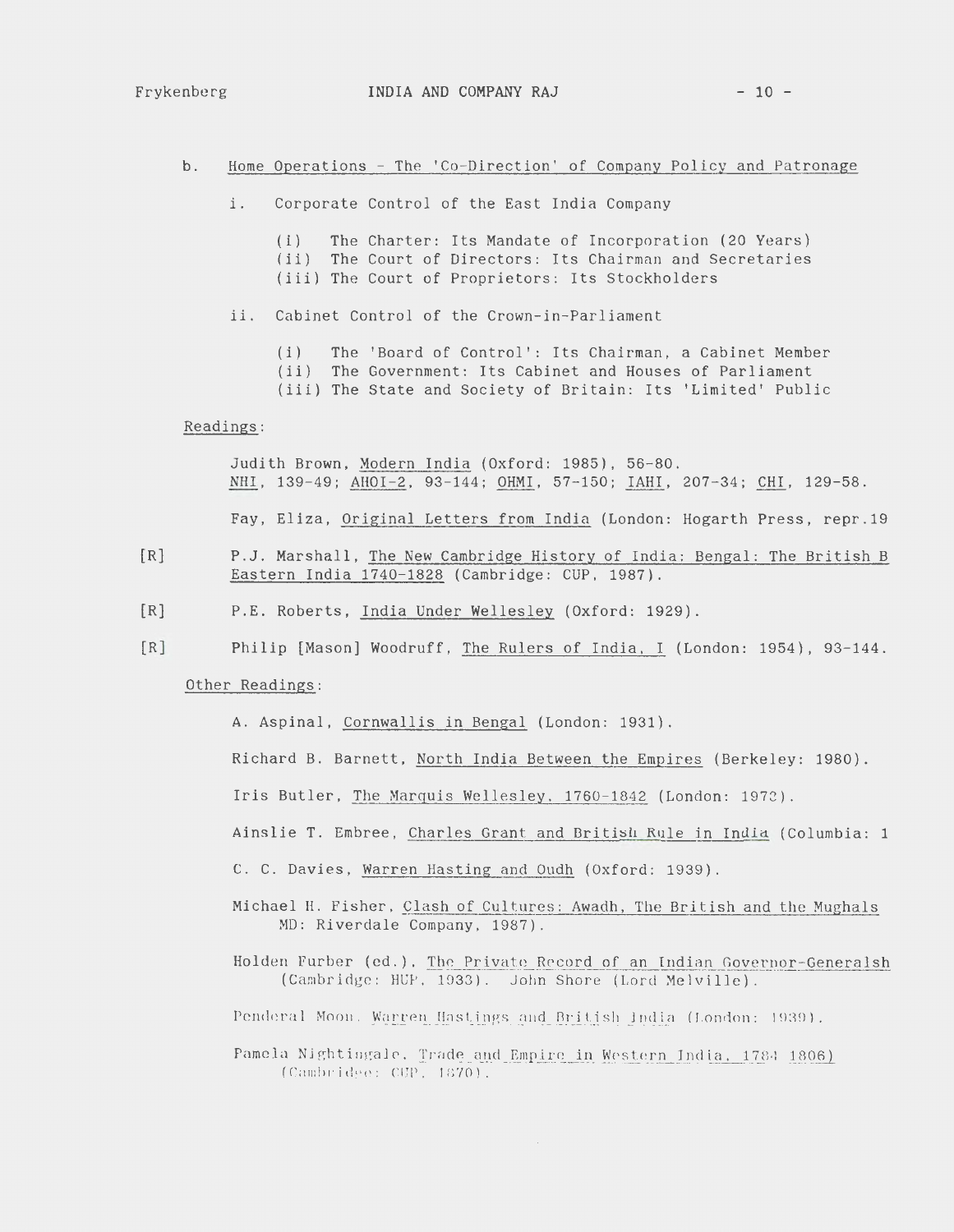L.S.S. O'Malley, Modern India and the West (Oxford: 194), 1-104.

C.H. Philips, The East India Company, 1784-1834 (Manchester: 1940).

T.G. Percival Spear, The Nabobs (Cambridge: 1932).

T.H. Percival Spear, Twilight of the Mughals (Cambridge: 1952).

Lucy Sutherland, The East India Company in 18th Century Politics (Oxfo [An account of London under the George the III.]

#### VII. THE "MAHACHHATRA" OF COMPANY RAJ - THE "INDIAN EMPIRE"

#### Consolidation and Reform of Government and Society A .

- The Impact of Jamabandi Systems: Land (Revenue) Settlements  $1.$
- $2.$ The Impact of Adalat Systems: Courts of Law and Judicial Processes
- The Impact of Modern Education: Cultural Influence and Change  $3.$
- The Impact of Radical Religion and Social Reform: "Hinduism"  $4.$

#### Paramountcy Within and Beyond the Continent  $B.$

- $1.$ Pax Indica: Assam and the Burma Wars of 1826 and 1852
- $2.$ Pax Indica: Afghanistan, Calamity and Aftermath
- $3.$ Pax Indica: Annexations of Sindh and Punjab
- Pax Indica: Far Shores of Indian Ocean, Persian Gulf and Red Sea  $4.$

### Readings:

AHOI-2, 106-57; OHMI, 151-248; IAMI, 235-63; CHI, 129-58; MI, 58-81; RFBI,  $118 - 171.$ Woodruff, I: 344-80; and II, 1-114. Read "The Punjab School".

Eden, Emily, Up the Country: Letters written to her sister from the Upper Provinces of India (London: Virago [Pb.], 198?).

Bernard S. Cohn, "Structural Change in Indian Rural Society," Land Control and Social Structure in Indian History (Madison: UWP, 1969), edited by Frykenberg.

 $[R]$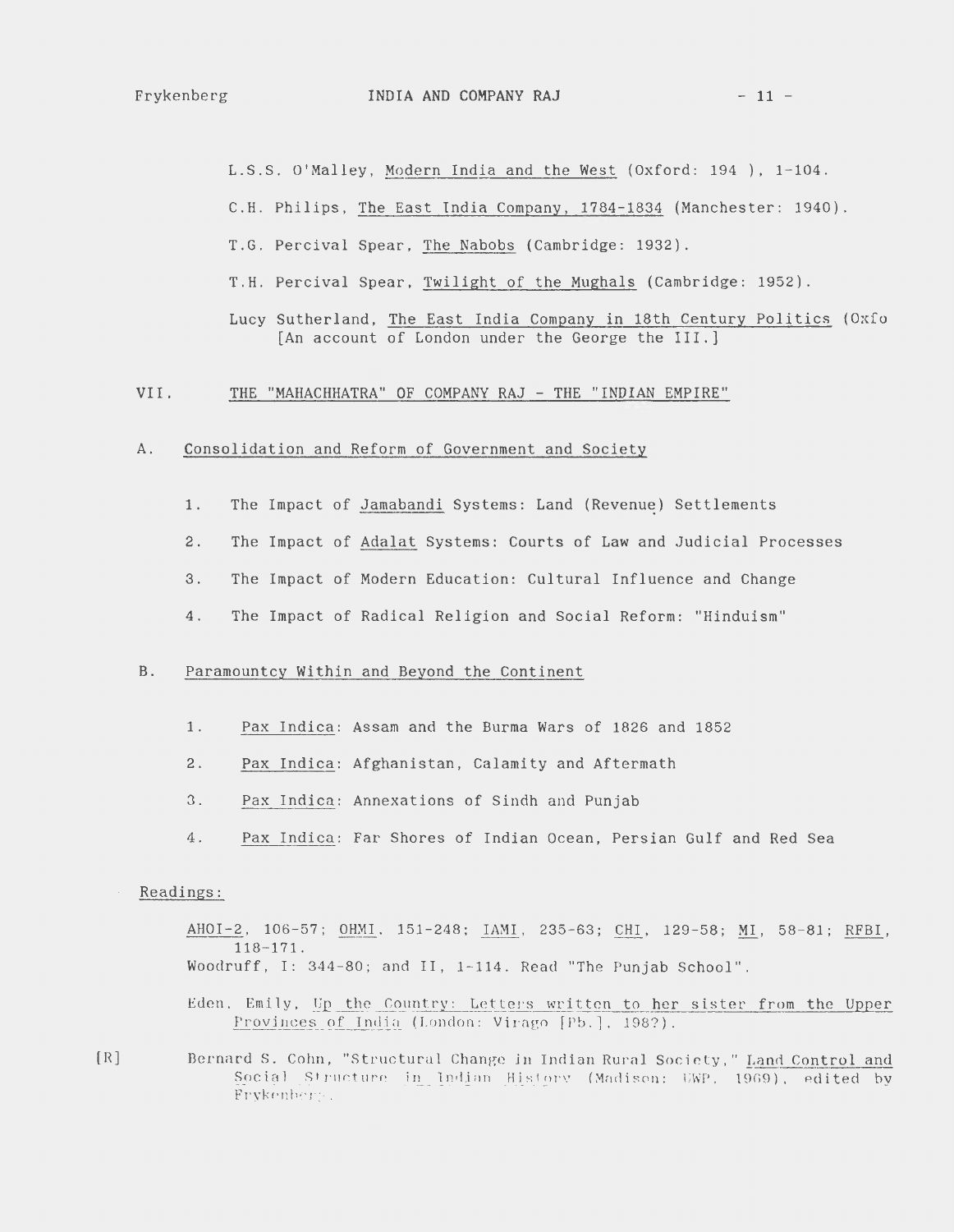Frykenberg **INDIA AND COMPANY RAJ** - **12** -

- [R] R. E. Frykenberg, "Modern Education in South India. 1784-1854: Its Roots and Its Role as a Vehicle of Integration under Company Raj", American Historical Review **91,** 1 (February, 1986), 37-65
- [R/H) R. E. Frykenberg, "The Emergence of Modern Hinduism In the Light of Changing Historical Knowledge: A Reappraisal With Special Reference to South India," Hinduism Reconsidered (Heidelberg: South Asia Institute). Edited by Gunther Sontheimer and Hermann Kulke. (27pp.)
- $[R]$ R. E. Frykenberg, Guntur District, 1788-1848: A History of Local Influence and Central Authority in South India (Oxford: 1965).
- $[R]$ Maya Gupta, Lord William Bentinck in Madras and the Vellore Mutiny, 1803-7 (New Delhi: Capital Publishers &c, 1986).
	- Macrory, Patrick, Kabul Catastrophe: the story of the disastrous retreat from Kabul, 1842 (Oxford & NY: Oxford University Press [Pb.].

Meadows Taylor, Philip, Confessions of a Thug (Oxford & NY: OUP [Pb.], 198?).

[R] Eric Stokes, English Utilitarians in India (Oxford: 1959).

## Other Readings:

- [R] B.H. Baden-Powell, Manual of Land Revenue Systems and Land Tenures of British India (Calcutta: 1882). Land Systems of British India (Oxford: 1892, 1894 abridged).
- [R] C.A. Bayly, Rulers, Townsmen and Bazaars: North Indian society in the age British Expansion, 1770-1870 (Cambridge: CUP, 1983).
- [R] Fisher, Michael H., A Clash of Cultures: Awadh, The Brirtish and the Mughals (Riverdale Md.: Riverdale Press, 1987).
- [R] Kenneth Ingham, Reformers in India: 1793-1833 (Cambridge: CUP, 1958).
- [R] John Kaye, The Administration of the East India Company (London: 1853, or recent ). A classic. Or, also: B.B. Misra. The Central Administration of the East India Company (Manchester: 1959) .

L.S.S. O'Malley. The Indian Civil Service, 1600-1930 (Oxford: 1931).

[R] Eoseberry, J. Royal, III, lmperial Rule in Punjab: The Conquest and Administration Multan, 1818-1881 (Riverdale, MD., Riverdale Press. 1987).

## Still Further Readings:

W.K. Fraser fycter, Alghanistic A survive dealer our Process than